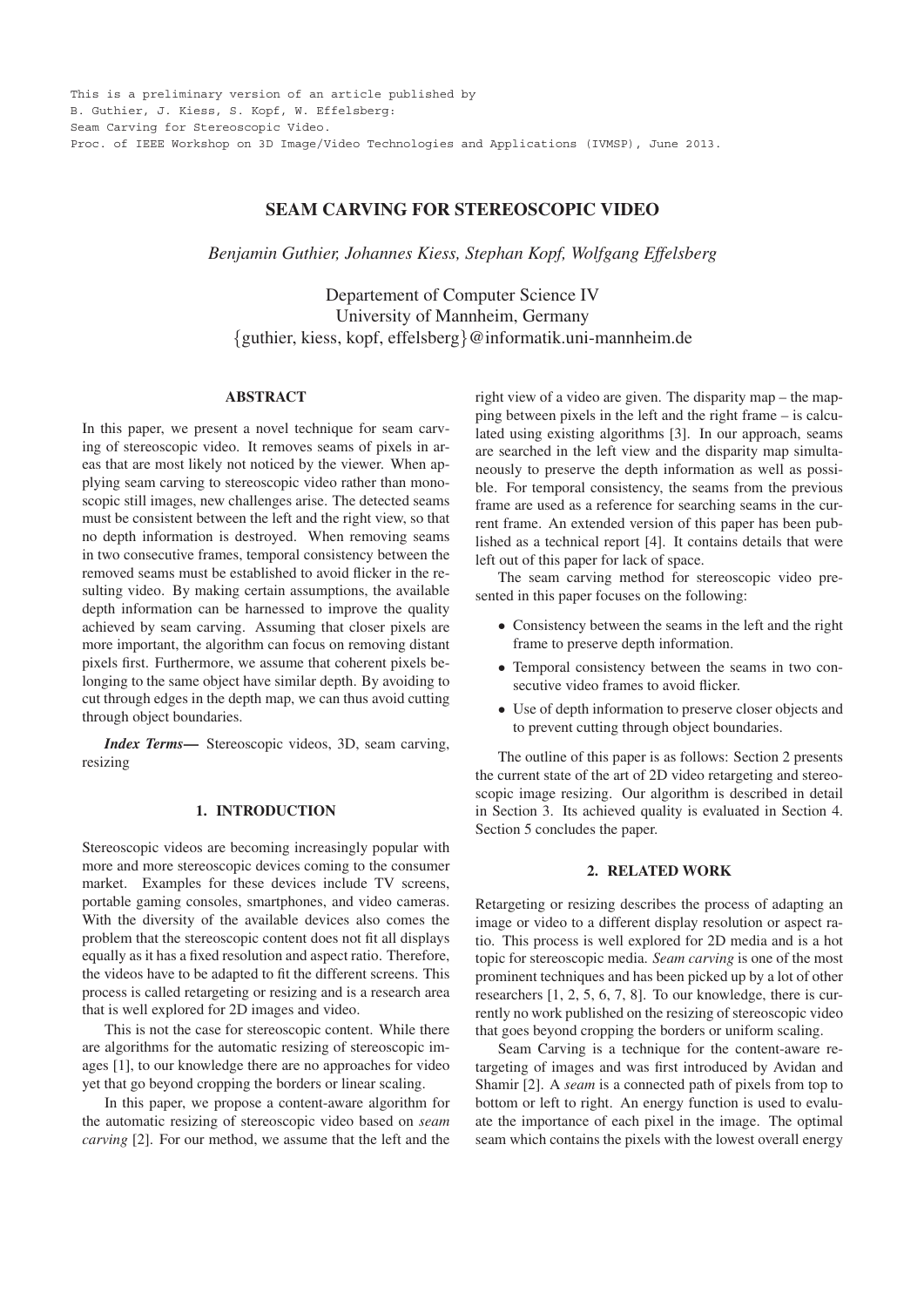is then detected and removed to reduce the size of the image by one column or row.

Rubinstein et al. extended the seam carving approach to the resizing of video [5]. They represent a video as a 3D spatial/time video cube. Graph cuts are used to find minimal energy seams. Also, they introduce *forward energy* which measures the energy that will be inserted by removing a seam rather than the energy that is deleted with the seam. Forward energy is used in many other seam carving approaches.

In the approach by Grundmann et al., seams are allowed to be spatially and temporally disconnected [6]. This gives the seams more flexibility and enables them to avoid crossing important objects. Additionally, a temporal coherence measure is proposed that allows a frame-by-frame computation with only the previous frame needed as reference.

Most recently, another seam carving algorithm for reducing the width of stereo *images* was presented by Basha et al. [1]. It jointly uses the information provided by both views for the computation of the energy map. The views are mapped onto each other by the disparity map. Their energy function considers forward energy [5] in both images as well as 3D energy. The latter is composed of forward energy in the disparity map, energy computed from depth and the confidence of the disparity estimation.

## 3. SEAM CARVING FOR STEREO VIDEO

The input to our algorithm is a video sequence consisting of left frames  $I_t^L(x, y)$  and right frames  $I_t^R(x, y)$ . Sub- and superscripts are omitted whenever they are not required for understanding. Each frame of the input sequence is of size  $w \times h$ . The process of reducing their width starts by computing a disparity map between  $I^L$  and  $I^R$  to establish pixel correspondence among the views. We use semi-global block matching to compute the disparity map [3]. An energy function is then computed for the current frame that incorporates knowledge from both views at once. It judges each pixel's importance in the image. The energy values are accumulated row by row to calculate an accumulated energy map. Based on this map, seams of pixels with low energy are detected and removed from the two views. In the last step, the seam is also removed from the disparity map and disparity values are updated. The entire process is then repeated until the target width is reached. For lack of space, the description of our algorithm is kept short. Refer to the technical report for the details [4].

Our approach is focused on finding and removing vertical seams in a stereo pair. A vertical seam consists of exactly one x coordinate for each row in an image. It is a function of y. Removing a seam means deleting the seam pixel in each row and shifting all pixels to the right of the seam left by one. This reduces the width of the image by one. We distinguish between seams in the left and the right view by using the superscripts  $L$  and  $R$ . The pair of seams is connected by the



Fig. 1. The blue squares are pixels belonging to a seam. After removing it, the pixels labeled  $\alpha$  through  $e$  change their neighbors. The affected sides of the pixels are marked in red. In this example, the forward energy is  $|d-e|+|a-c|+|b-d|$ .

disparity map  $D$  in the following way:

$$
S_i^R(y) = S_i^L(y) - D(S_i^L(y), y)
$$
 (1)

#### 3.1. Energy Function

The energy value of a pixel denotes its importance in the image. In our approach, the energy function is composed of appearance energy  $E_{app}$ , disparity energy  $E_{3D}$ , and temporal energy  $E_{temp}$ . Appearance energy measures edges in the intensity image that are introduced when removing a pixel. Disparity energy takes into account the removal of seams in the disparity map, as well as the depth of a pixel. Temporal energy helps to achieve temporal consistency by giving a higher energy to pixels that are far away from the seams of the previous frame. These three components are summed up to a total energy  $E$ :

$$
E(x, y, \hat{x}) = \alpha_1 E_{app}(x, y, \hat{x}) + \alpha_2 E_{3D}(x, y, \hat{x}) + \alpha_3 E_{temp}(x, y)
$$

Total energy is a function in three variables:  $x$  and  $y$  coordinate of the pixel and the horizontal location  $\hat{x}$  of the seam pixel in the row above. Throughout this Section, the hat over a symbol is used when referring to values in the previous row or previous frame. See the technical report for our choice of weights  $\alpha$  [4].

When removing seams from the left and right frames, pixels that were originally separated by the seam may become adjacent. This may introduce noticeable edges into the frames, which is generally undesirable. The effect of introducing new edges into the frames by removing seams is measured by appearance energy [5]. The appearance energy  $E_{app}(x, y, \hat{x})$  at a pixel position  $(x, y)$  depends not only on the pixel position itself, but also on the horizontal position  $\hat{x}$ of a potential seam pixel in the row above  $(\hat{x}, y - 1)$ . This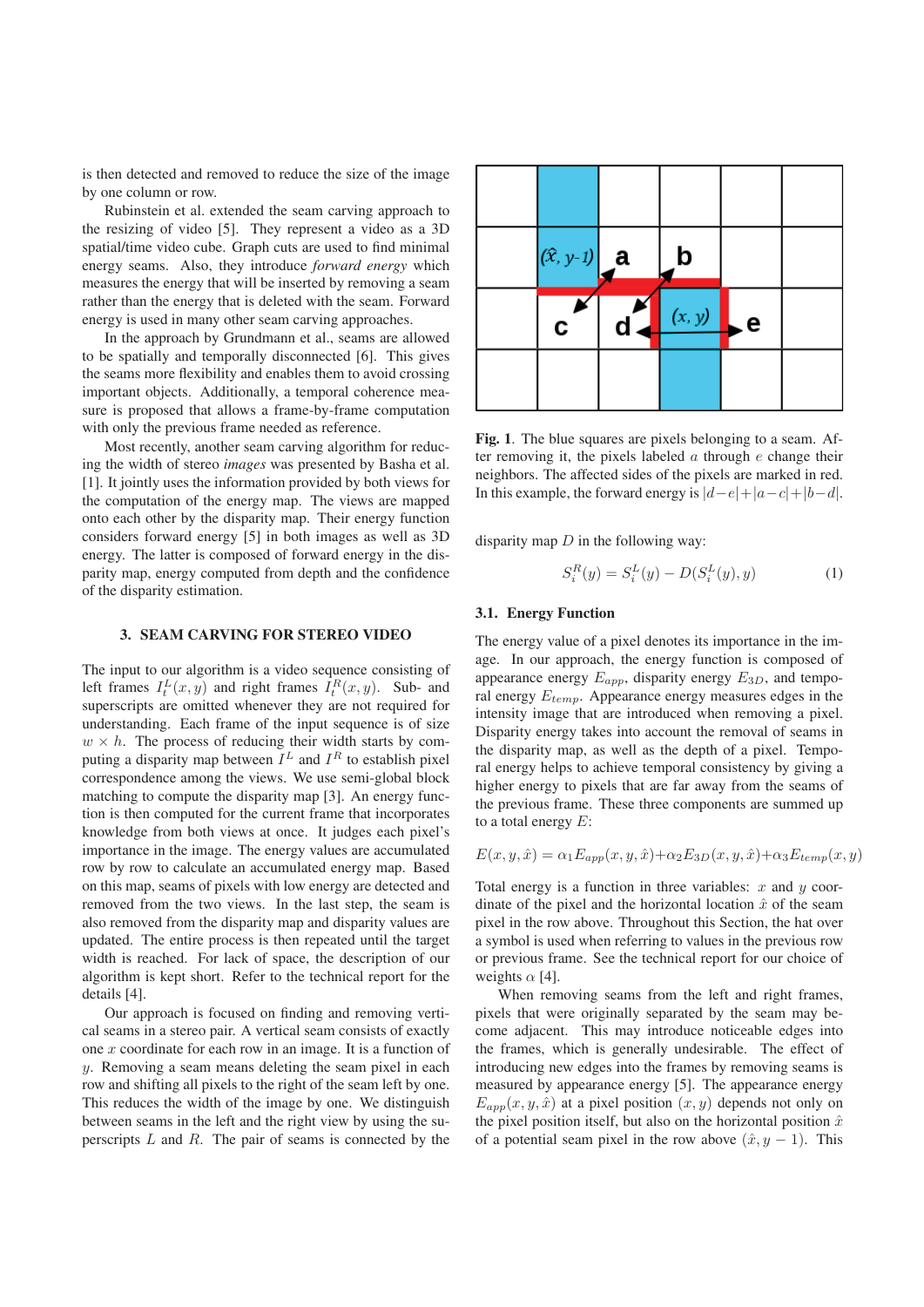is illustrated in Figure 1. Appearance energy is composed of two parts:

$$
E_{app}(x, y, \hat{x}) = E_{hor}(x, y) + E_{ver}(x, y, \hat{x})
$$

They are horizontal  $(E_{hor})$  and vertical energy  $(E_{ver})$ . When a pixel at  $(x, y)$  is removed, its left and right neighbors become adjacent, introducing a new edge. This is measured by horizontal energy which is simply the difference between the intensities of the left and the right neighbor:

$$
E_{hor}(x, y) = |I(x - 1, y) - I(x + 1, y)|
$$

If  $x \neq \hat{x}$ , removing a seam causes a shift between rows  $y - 1$  and y over the length of  $|x - \hat{x}|$  (see Figure 1). This is measured by vertical energy:

$$
E_{ver}(x, y, \hat{x}) = \begin{cases} \sum_{k=\hat{x}+1}^{x} |I(k, y-1) - I(k-1, y)| & \text{if } \hat{x} < x\\ \sum_{k=x+1}^{\hat{x}} |I(k-1, y-1) - I(k, y)| & \text{if } \hat{x} > x \end{cases}
$$

The horizontal pixel positions x and  $\hat{x}$  are mapped into the right frame by subtracting the disparity. Like this, the appearance energy is calculated for the left and the right view simultaneously. The final value for  $E_{app}(x, y, \hat{x})$  is then obtained by adding the energy values of the two corresponding left and right pixels.

Disparity energy  $E_{3D}$  is composed of forward energy in the disparity map  $E_{disp}$ , the distance of a pixel from the camera  $E_{dist}$ , and the confidence in the disparity estimation  $E_{conf}$ . Our definition of disparity energy is similar to the one in [1]:

$$
E_{3D}(x, y, \hat{x}) = E_{disp}(x, y, \hat{x}) + \alpha_4 E_{dist}(x, y) + \alpha_5 E_{conf}(x, y)
$$

 $E_{disp}(x, y, \hat{x})$  is defined in the same way as  $E_{app}$  above, except that it is computed over the disparity map instead of the intensity image. It prevents seams from introducing depth edges into the disparity map. The energy from object distance is simply defined as normalized disparity:  $E_{dist} = D$ . This makes closer objects less likely to be removed by seam carving, because they have a higher disparity and thus higher energy. In order to cope with noisy disparity measurements, we include  $E_{conf}$  into the disparity energy, which represents the confidence in the disparity measurement at a pixel. For a good disparity value, the color values of two corresponding pixels in the left and right frame should only differ by a small amount.  $E_{conf}$  is thus simply set to this color difference.

When applying seam carving frame by frame to a video, the seams take a different path in every frame. This introduces artificial motion into the frame which is perceived as a disturbing flicker artifact. To avoid flicker, it is necessary to make sure that seams do not differ from the seams in the previous frame by too much. This is done by adding temporal energy to the energy function as was shown in [6]. During the detection of the i-th seam in the *current* frame, the temporal energy  $E_{temp}$  for a pixel measures by how much the result differs if this pixel is removed instead of removing the  $i$ -th seam of the *previous* frame again.

More formally, when computing the *i*-th seam  $S_i^L(y)$  in the left frame at time  $t$ , the  $i$ -th seam in the left frame at time  $t - 1$  is taken into account. This seam in the previous frame is denoted by  $\hat{S}_i^L(y)$ . If the exact same seam  $\hat{S}_i^L(y)$  was used again as the *i*-th seam of the current left frame  $I_t^L$ , the resulting frame after removing the seam would be  $\hat{I}_t^L$ . Row y of frames  $I_t^L$  and  $\hat{I}_t^L$  are shown on the right side of Figure 2. Frame  $\tilde{I}_t^L$  would have perfect temporal consistency, because the same pixels as in the previous frame were removed. For each pixel position  $(x, y)$  in the left frame, the temporal energy  $E_{temp}^L(x, y)$  is thus computed as the difference between frame  $I_t^L$  as if it were carved by a seam going through pixel  $(x, y)$  and the perfectly consistent frame  $\tilde{I}_t^L$ . Removing a seam pixel at position  $(x, y)$  in frame  $I_t^L$  means that all pixels to the right of x are shifted left by one. Hence,  $E_{temp}^L$  is defined as:

$$
E_{temp}^{L}(x, y) = \sum_{k=0}^{x-1} |I_{t}^{L}(k, y) - \hat{I}_{t}^{L}(k, y)|
$$
  
+ 
$$
\sum_{k=x+1}^{w-i+1} |I_{t}^{L}(k, y) - \hat{I}_{t}^{L}(k-1, y)|
$$

 $E_{temp}^R$  is computed analogously by mapping x into the right frame. Total temporal energy  $E_{temp}$  is then obtained by adding the values of both views.

### 3.2. Finding and Removing Seams

After fully defining the energy function, it can be used to detect and remove seams with low energy in the video frames. Note that only one seam pair is detected and removed at a time, so the seam index  $i$  can be omitted.

In order to compute a pair of seams  $S<sup>L</sup>(y)$  and  $S<sup>R</sup>(y)$ , the energy function is accumulated over each row of the frame, starting from the top. The result is an accumulated energy map  $M(x, y)$ . For each pixel position  $(x, y)$ , all potential predecessor pixels  $(\hat{x}, y - 1)$  in the row above are considered. The predecessor leading to the lowest energy is chosen and the total energy is accumulated:

$$
M(x, y) = \min_{\hat{x}} M(\hat{x}, y - 1) + E(x, y, \hat{x})
$$

The last row of the accumulated energy map  $M(x, h - 1)$ then contains the accumulated energy of a left seam ending in location  $(x, h - 1)$ . The minimum of the entire last row marks the endpoint of a left seam with the lowest energy. It can be traced back to the first row by following the stored predecessors. Like this, the entire seam is defined. By using the disparity map, the seam is mapped into the right frame to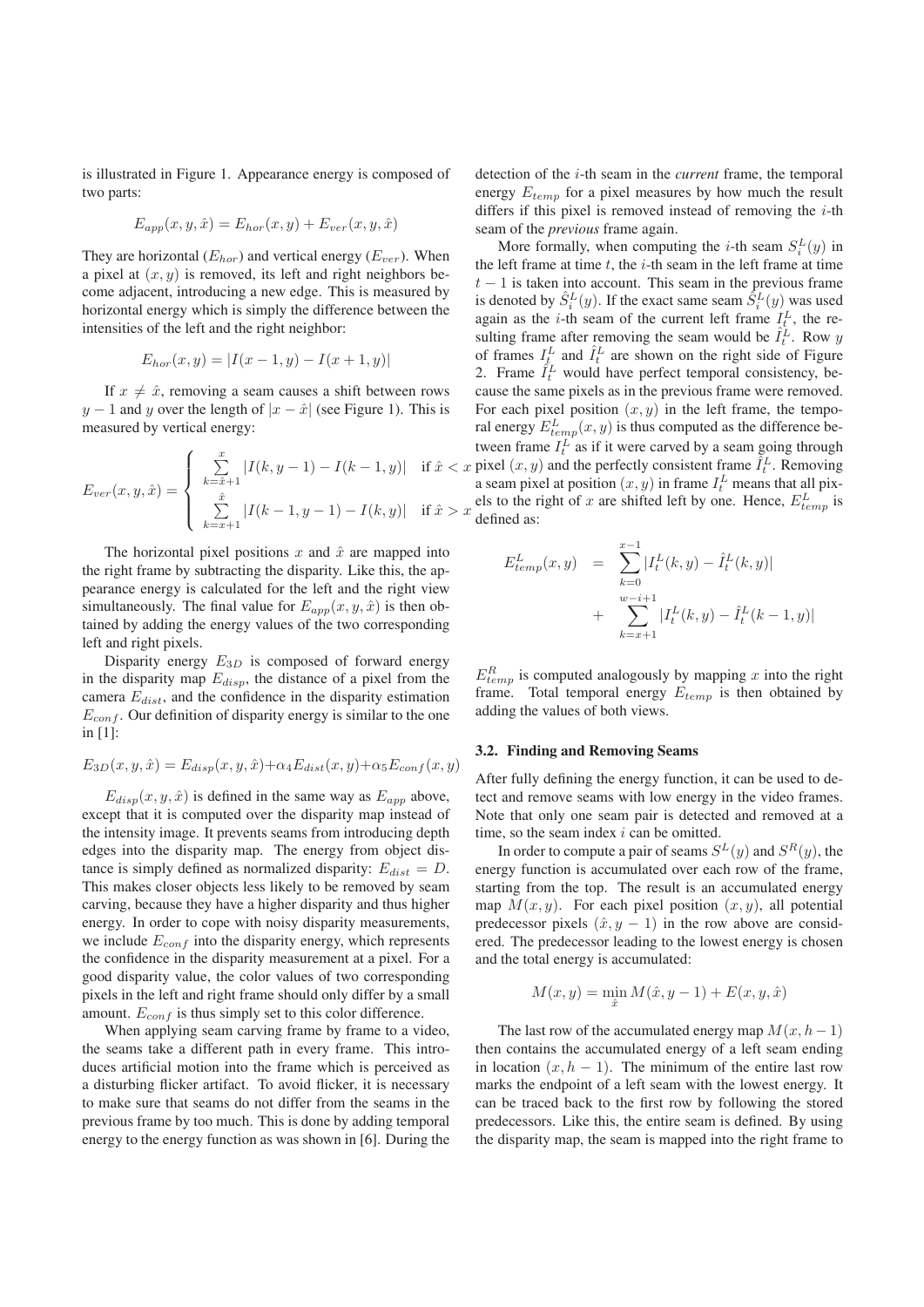

Fig. 2. The blue seam is a potential seam in the current frame. The green one is the unchanged seam  $\hat{S}_i^L(y)$  from the previous frame. For pixel  $(x, y)$ , temporal energy is computed as a sum of differences between the current frame  $I_t^L$  and the frame  $\hat{I}_t^L$ . which is the result of removing seam  $\tilde{S}_i^L(y)$  from  $I_t^L$ . The red line marks the pixel that was removed. Pairs of pixels for which the difference is calculated are marked with an arrow. The leftmost and rightmost pair of pixels have zero difference.

obtain the right seam (see Equation 1). The detected vertical seams  $S_i^{L/R}$  for the left and the right view are now removed from their respective frame. All pixels to the right of a seam position  $(S_i^{L/R}(y), y)$  are shifted left by one pixel.

For reasons of efficiency, the disparity map is not recomputed after the removal of each seam. Instead, the seam is also removed from the disparity map and the disparity values around the removed seam are updated [1]. Details on how this is done can be found in the technical report [4].

## 4. EVALUATION

We evaluated the achieved quality of our algorithm by resizing five challenging stereoscopic videos. The selected videos depict indoor and outdoor scenes with moving objects. As there is currently no other method for content-aware resizing of stereo videos, we compare our new technique to our implementation of [1]. It employs appearance and disparity energy and avoids removing occluded or occluding pixels. However, the energy function in [1] has no temporal component as it is a still image approach. In the following, we refer to our own approach as SV for "stereo video" and abbreviate the other method by SF for "stereo frame-wise".

The evaluation was a no-reference comparison where the test subjects only got to see the retargeted results, but not the original sequence. This is comparable to the real-worldsituation where users only see the resized video on their devices. As test sequences, five stereo videos depicting indoor and outdoor scenes with moving objects were used. We refer to them as: "dialog", "office", "street", "table" and "walking". Example frames of the resized sequences can be seen

in 3. The full videos with a side-by-side frame format can be found online<sup>1</sup>. The original size of the videos was  $480 \times 270$ . They were resized to a size of  $384 \times 270$ , which is a reduction in width by 20%.

A total of 17 participants took part in the evaluation, three of which were knowledgeable in the field of video processing. For each video sequence, the results of the two algorithms were shown to the subjects in random order. The participants were first asked which of the two videos they prefer. Then the subjects assigned scores to the two sequences in four categories: deformation, cut-off objects, flicker, and distortion of the 3D effect. Each video in each category could be given a score of 1 (not noticeable), 2 (noticeable, but not disturbing), or 3 (noticeable and disturbing).

The evaluation showed that results of our stereo video approach were significantly preferred over the frame-wise approach without a temporal component. When asked which of the two compared videos has higher overall quality, the subject chose the video produced by our method 92% of the time. The complete table of scores given in the four categories are contained in the technical report [4].

The viewers' preference is mainly influenced by the improved temporal stability of our approach, which leads to considerably less flicker. Scores in the other three categories were largely the same for both approaches, as was to be expected. Deformations were noticed in both approaches equally but were classified as not disturbing (average scores SF: 2.13, SV: 1.82). Our algorithm performed slightly worse in the category of cut-off objects (SF: 1.34, SV: 1.52). Both scores are in the

<sup>1</sup>http://ls.wim.uni-mannheim.de/de/pi4/research/projects/ retargeting/